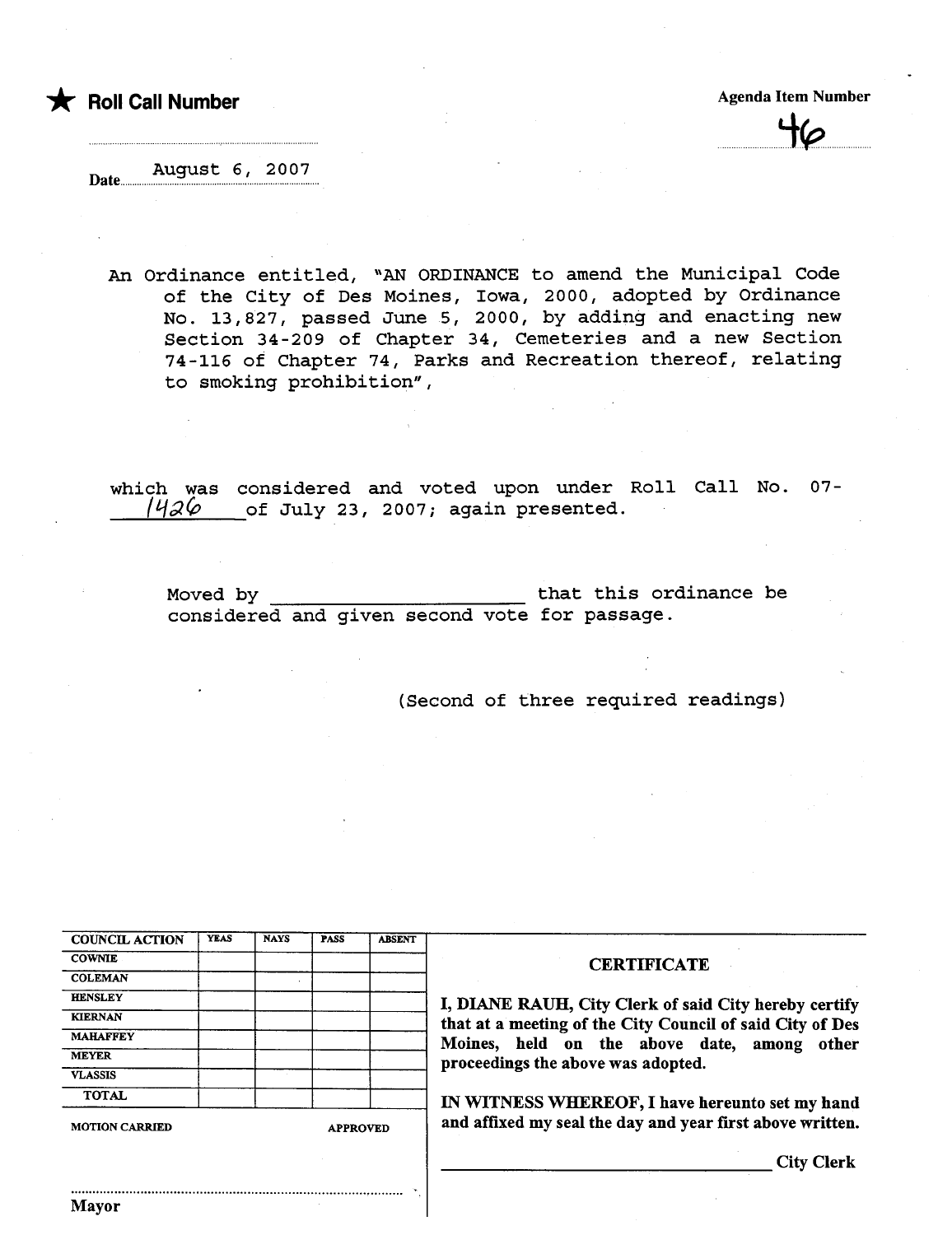| Council<br>GTY OF DES MOINES COMMUNICATION<br>Office of the City Manager | July 23, 2007<br>Date<br>Agenda Item No. 20<br>Roll Call No. 07-<br>Communication No. 07-458<br>Submitted by: Donald M. Tripp, |  |
|--------------------------------------------------------------------------|--------------------------------------------------------------------------------------------------------------------------------|--|
|                                                                          | Parks and Recreation Director                                                                                                  |  |

#### AGENDA HEADING:

Amending the Cemetery Ordinance by adding new section 34-209 and amending the Park and Recreation Ordinance by adding new section 74-116 to prohibit smokig at selected Park and Recreation Department facilities and youth programs.

#### SYNOPSIS:

Recommend approval of an amendment to Chapter 34 of the Muncipal Code prohibiting smoking at muncipal cemetery offices and an amendment to Chapter 74 of the Muncipal Code prohibiting smoking at various Park and Recreation Department facilities and youth programs or within 25 feet of the entrances to such facilities or programs.

#### FISCAL IMPACT:

Amount: \$500.00 (signage)

Funding Source: GE001 PKS010400 Cemetery, page 223 and GE001 PKS070400 Horticultural Maintenance, page 233.

### ADDITIONAL INFORMATION:

At their June 26, 2007 meeting, the Des Moines Park and Recreation Board voted to recommend to the Des Moines City Council approval of an ordinance which would prohibit smoking at various park and recreation facilities and youth programs. This action was based on staff's recommendation and feedback from the Board to prohibit smoking in swimming environments, where patrons are barefoot, at youth activities and venues and areas where the Park and Recreation Deparent has received complaints from the public related to smoke and debris in outdoor environments where seating is confined to a limited area.

The recommended smoking prohibitions are:

- (a) A person shall not smoke in or on the following facilities or in or on City owned real estate which is within 25 feet of such facilities' entrances:
- (1) The park between  $10^{\text{th}}$  and  $15^{\text{th}}$  Streets and Grand Avenue and Locust Street aka Western Gateway Park;
- (2) Aquatic Centers and swimming pools;
- (3) Gray's Lake Beach;<br>(4) Wading pools;
- (4) Wading pools;<br>(5) Playgrounds;
- Playgrounds;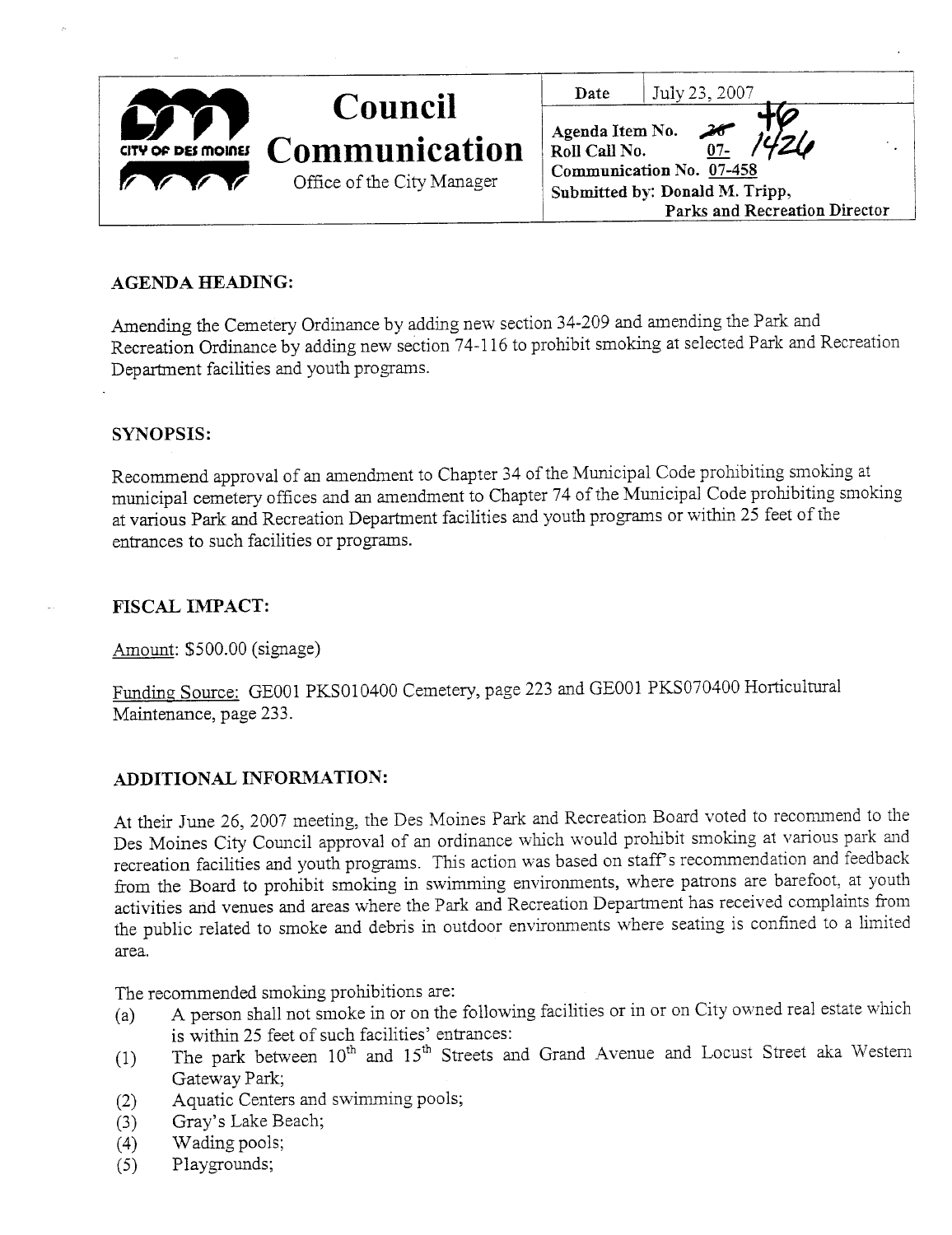- (6) Enclosed shelters;<br>(7) Golf course clubhe
- (7) Golf course clubhouses;<br>(8) Park restrooms;
- 
- (8) Park restrooms;<br>(9) James W. Cown (9) James W. Cownie Baseball Park;<br>(10) James W. Cownie Soccer Park;
- (10) James W. Cownie Soccer Park;<br>(11) Community centers;
- 
- (11) Community centers;<br>(12) Long Look Gardens
- (12) Long Look Gardens<br>(13) Westchester Park (13) Westchester Park
- (b) A person shall not smoke in the area in a facility where the following programs for youth under<br> $\ddot{C}$ the age of 18 are in progress or on or in City owned real estate which is within 25 feet of such programs:
	- (1) Park and recreation department sponsored activities;<br>(2) Athletic games and athletic practices;
	- Athletic games and athletic practices;<br>Summer programs.
	- $(3)$  Summer programs.
- $(c)$  A person shall not smoke in any facility during concerts sponsored by the Park and Recreation by the Park and Recreation  $\mathcal{L}$ Department.

For the purposes of this section "smoke" or "smoking" means to carry or exercise control over a lighted cigar, cigarette, pipe, or other lighted smokig equipment. This mirors the.definition in the City parking garage smoking ordinance.

Paragraph (d) of this ordinance would allow exceptions, suspensions or modifications to the smoking prohibitions for special events by pernut issued by the Park and Recreation Director. Therefore, if a private promoter desires to host a concert within Western Gateway Park and to allow smoking, the Park and Recreation Director is authorized to approve such a request. There will need to be very compelling evidence of the need for smoking at the event for the Director to approve the waiver. This ordinance does not prohibit smoking at concerts or events held at Simon Estes Amphitheater that are not sponsored by the Park and Recreation Department.

The recommendation is a result of feedback from various patrons participating in department- sponsored program offerings, complaints about smoke at various City-sponsored events held in confined spaces, and the debris created by discarded cigarette butts. Although there is some research concerning the negative impact of second-hand smoke in outdoor enviromnents, the recommendation is based on patron satisfaction (debris, smoke, or cigarette butt embers) rather than any possible health issues related to tobacco use.

Upon approval of this ordinance, staff will issue a press release and install appropriate signage within the affected areas. The on-site signage will aid in empowering citizens to address concerns should smoking occur in a prohibited area, and field staff in informing the public of this new park rule. An evaluation to be conducted within one year of the effective date of the Prohibited Smoking Ordinance and relating to police enforcement, field observations and customer comments will be submitted to the Park and Recreation Board and Des Moines City Council upon completion.

## PREVIOUS COUNCIL ACTION(S): NONE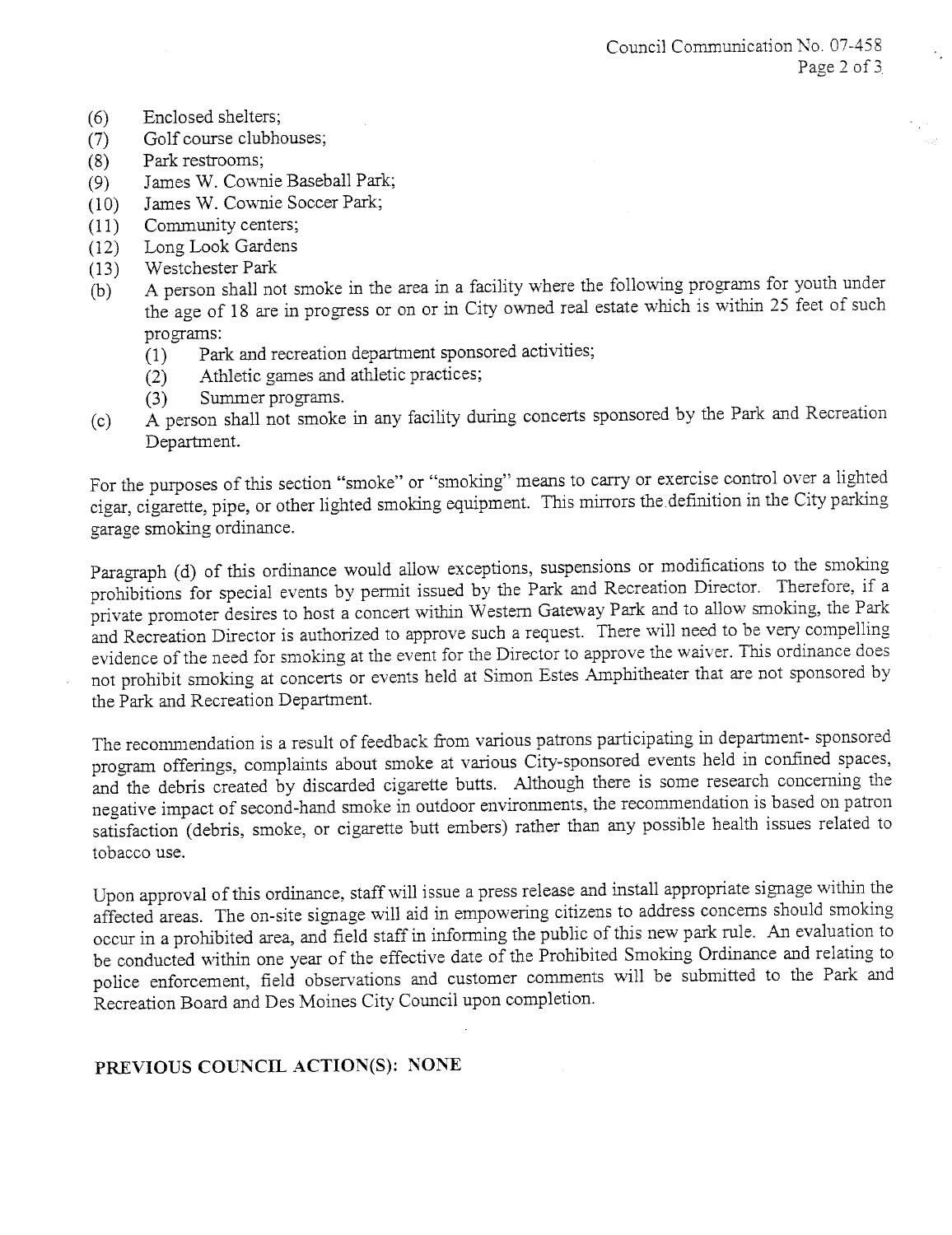## BOARD/COMMISSION ACTION(S):

and the companion of the companion of the companion of the companion of the companion of the companion of the companion of the companion of the companion of the companion of the companion of the companion of the companion

Date: June 26, 2007

цý.  $\sim$   $\sim$ 

Roll Call Number: N/A

Action: The Park and Recreation Board approved recommendation to Des Moines City Council to establish an ordinance to prohibit smoking at various park and recreation facilities and youth programs.

# ANTICIPATED ACTIONS AND FUTURE COMMITMENTS:

Receive and file field report after one year of implementation of the Smoking Prohibited Ordinance.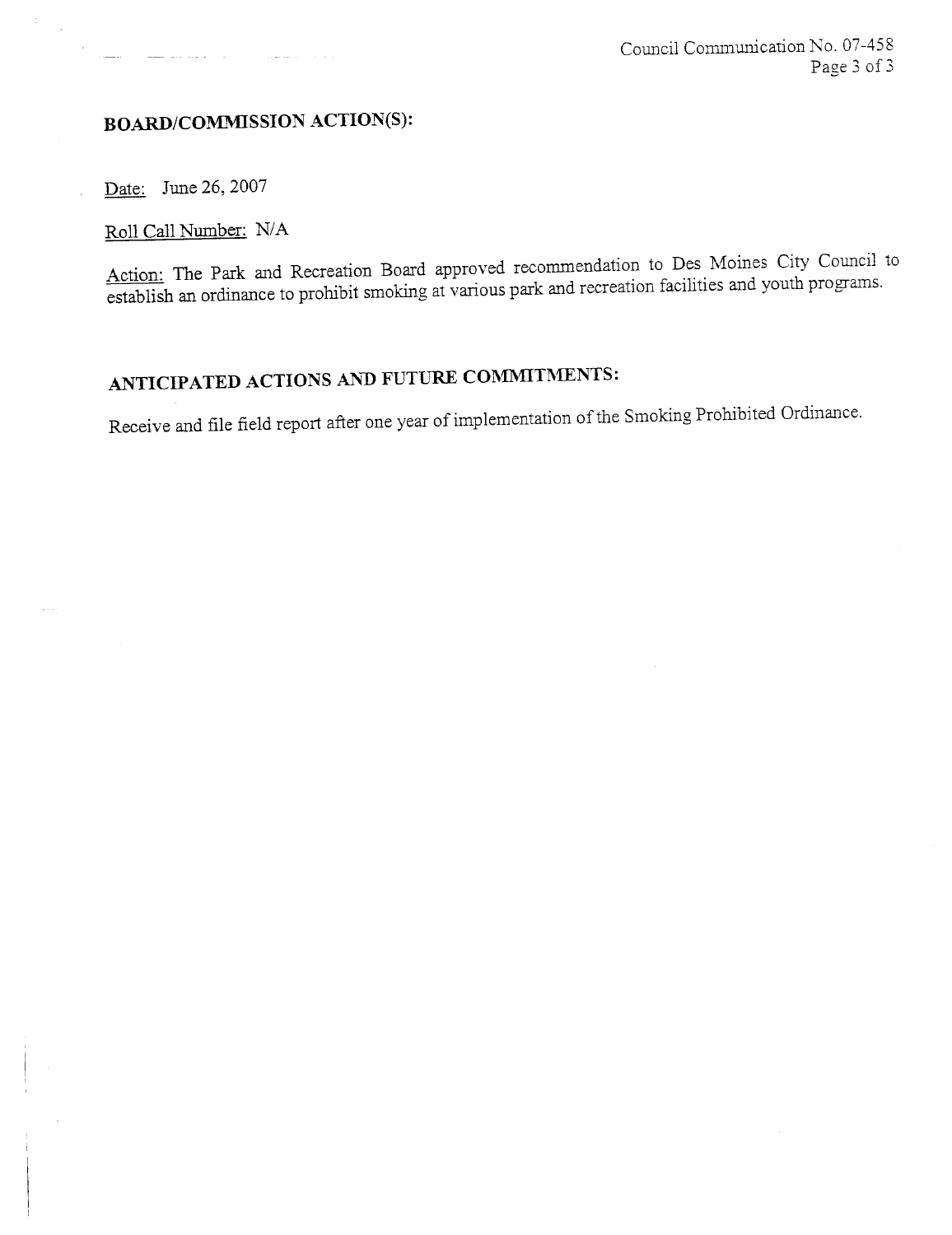ORDINANCE NO.

<u>a andré d'album de</u> l'est de la componi<mark>tion de la componi</mark>tion de la componition de la componition de la componi

 $07 - 1426$ 

 $rac{36}{10}$ 

- AN ORDINANCE to amend the Municipal Code of the City of Des Moines, Iowa, 2000, adopted by Ordinance No. 13,827, passed June 5, 2000, by adding and enacting new Section 34-209 of Chapter 34, Cemeteries and a new Section 74-116 of Chapter 74, Parks and Recreation thereof, relating to smoking prohibition.
- Be It Ordained by the City Council of the City of Des Moines, Iowa:

Section 1. That the Municipal Code of the City of Des Moines, Iowa, 2000, adopted by Ordinance No. 13,827, passed June 5, 2000, is hereby amended by adding and enacting new Section 34-209 of Chapter 34, Cemeteries and a new Section 74-116 of Chapter 74, Parks and Recreation thereof, relating to smoking prohibition, as follows:

#### Sec. 34-209. Smoking Prohibited.

(a) No person shall smoke in the cemetery offices.

| $\mathbf{b}$ | ロヘー            |  |  | $\cap$ $\uparrow$ | $+hie$ | section  |       | "smoke"   |      | $\cap$ $\sim$ | $N$ cmoking"<br>------- |
|--------------|----------------|--|--|-------------------|--------|----------|-------|-----------|------|---------------|-------------------------|
|              | means          |  |  |                   |        | exercise |       | -cont.rol | over | a             | 1 in the A              |
|              | igarette<br>C1 |  |  | pipe              |        | or       | other | hetdoil   |      |               |                         |
|              |                |  |  |                   |        |          |       |           |      |               |                         |

#### See. 74-116. Smokinq Prohibited.

- (a) A person shall not smoke in or on the followinq facilities or in or on city owned real estate which is within 25 feet of such facilities' entrances:
	- (1) The park between  $10^{\text{th}}$  and  $15^{\text{th}}$  Streets and Grand Avenue and Locust Street a/k/a "Western Gateway Park" ;
	- (2) Aquatic Centers and swimminq pools;
	- (3) Gray's Lake Beach;
	- (4) Wading pools;<br>(5) Playgrounds;
	- (5) Playgrounds;